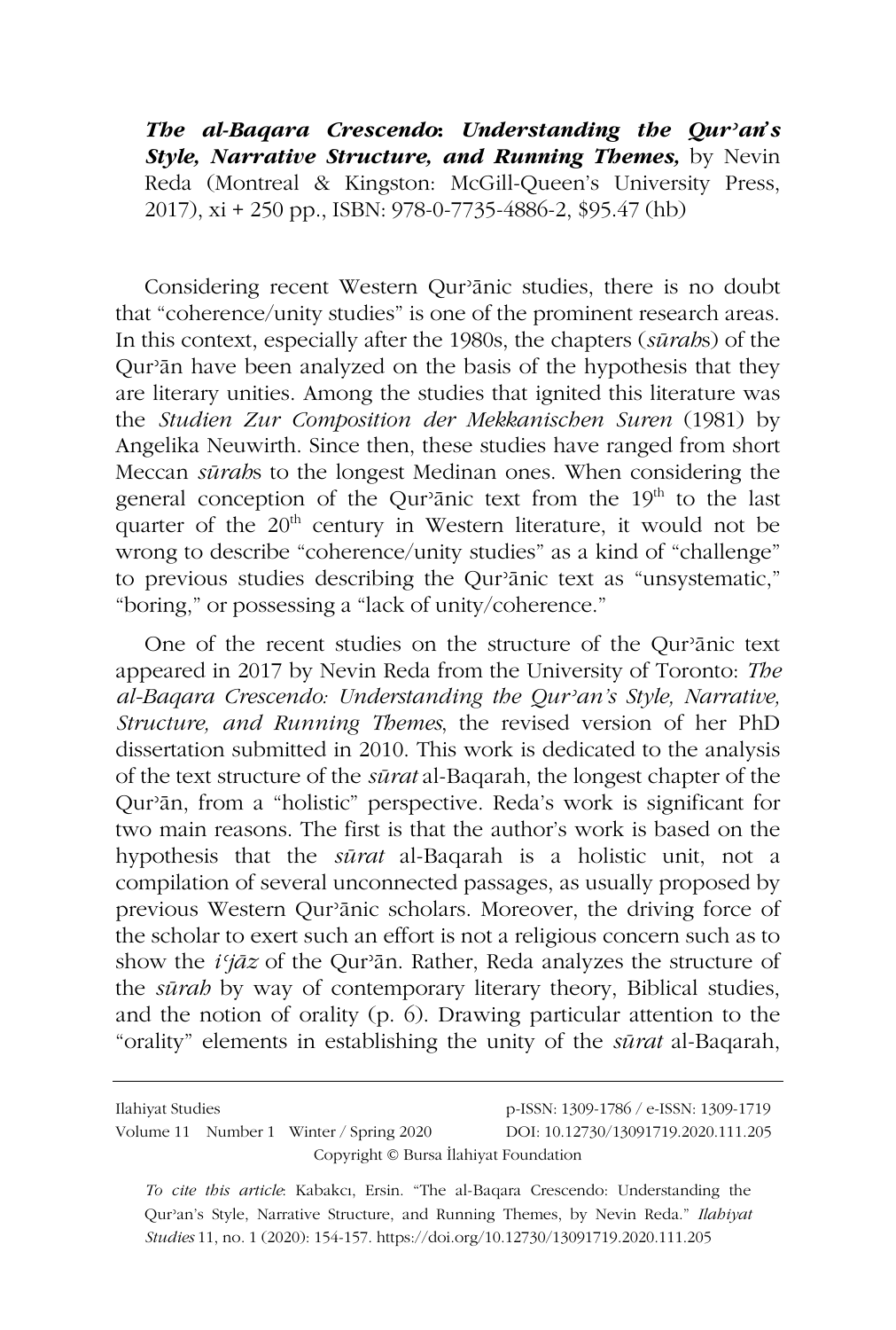Reda suggests that oral literary elements of the text must be taken into account in unity studies (pp. 7, 26-28). She claims that it is appropriate to analyze the *sūrah* as a "literary genre" and to take a path that makes assumptions on this basis (p. 10).

In the first chapter of her work, "How to Read the Qurʾān Holistically," Reda focuses on how the Qur'ān can be read as a whole structure. According to her, a kind of reading that concentrates on the whole of the *sūrah* rather than focusing on short passages is required. Short passages should be seen as "building blocks" that make up the whole *sūrah* rather than being read independently (p. 16). In this context, according to Reda, the term "holistic" goes beyond the studies of "coherence," which proceeds as the successive linking of verses or verse passages and refers to reading the *sūrah* from a wider perspective (pp. 18-19). Referring to the classical and contemporary *tafsīr* literature in the context of the subject in this part of her work, Reda also compares the holistic approach she adopts with both the "atomistic" approach that focuses on the verse and verse passages and the contemporary approaches in which the *sūrah*s are read around certain main themes (pp. 20-23).

Reda analyzes the text structure of the *sūrat* al-Baqarah based on the combination of two types of reading. She describes the first of these as "divine self-revelatory reading," which means that "the text describes the transcendental being from the perspective of the transcendent being." In other words, this way of reading implies that God surrounds the text as a central protagonist (pp. 33-34). The other is defined as "pedagogical reading," which considers the humancentered language of the Qurʾān. In sum, the scholar attempts to conduct a holistic reading from both a God and human-centered perspective (pp. 37-38). According to her, the dialogic relationship between these two reading styles contributes to the holistic reading of the *sūrah* (pp. 40-42).

The second chapter examines the relationship of the *sūrat* al-Fātiḥah with the *sūrat* al-Baqarah by referring to literary devices such as *iqtiṣāṣ, concatenation*, and *iltifāt* (pp. 50-61). According to Reda, considering that the Qurʾān has an oral character, it must make the addressees aware of the subject changes through some rhetorical elements. Therefore, instead of concentrating on the thematic changes in a *sūrah*, the main focus should be on the rhetoric. In this context, she applies "inclusion," a well-known rhetorical element in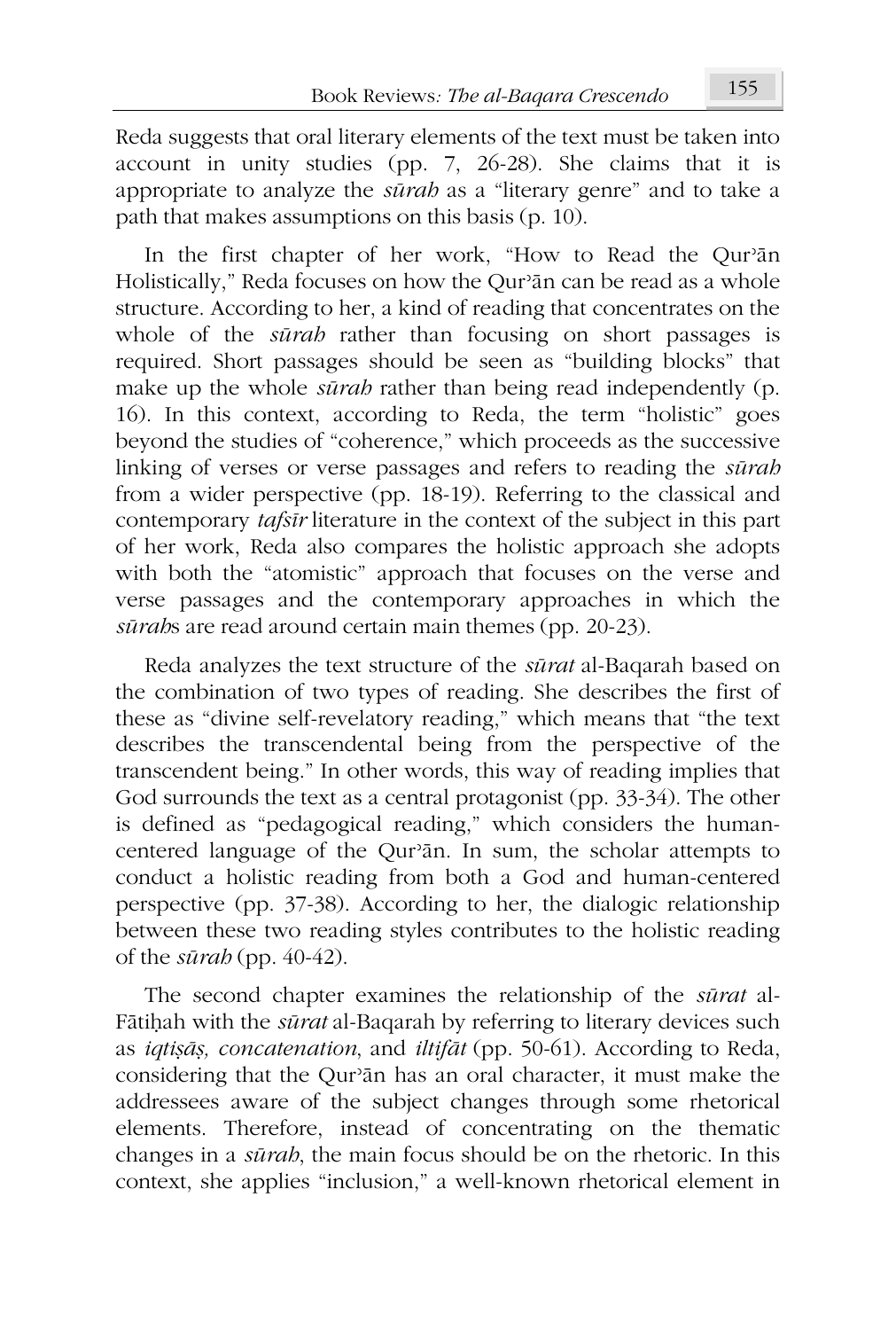Biblical studies as well, to show the sub-chapters of the *sūrat* al-Baqarah.

Thus, in the third chapter, the *sūrah* is analyzed with reference to repeating elements of the *sūrah*s to identify seven inclusios within three main panels in the *sūrat* al-Baqarah (pp. 70-81). Reda argues that appealing to rhetorical elements in dividing the *sūrah* into subchapters instead of contending with thematic elements is a more essential and objective approach (p. 91). In addition to inclusios, the musical term "crescendo," which means "a gradual increase in loudness," is another main element in Reda's analysis of the structure of the *sūrah*. Accordingly, any phrase in the *sūrah* repeats by expanding in its later parts (pp. 94-96). According to Reda, there is an increasing emphasis in both the inclusios and the thematic elements (p. 103).

In the fourth chapter of her work, "Thematic Affirmation," Reda focuses on the chiastic structure of the *sūrah* (p. 107). The fifth chapter, "God as Guide," analyzes the divine self-revelatory reading of the *sūrah* with specific reference to the literary element "leitwort" (pp. 125-134). The next chapter, "Placing Humanity at the Focal Point," forms the other wing of her reading: While God is at the center of her reading in the former chapter, man settles in the center here. Thus, we witness a reading consisting of the combination of "divine self-revelatory" reading and the "pedagogical" reading (pp. 140-155). In the last chapter of her work, "Windows into the Tradition," Reda includes the analyses of Burhān al-Dīn al-Biqāʿī (d. 885/1480) and Muḥammad Ḥusayn al-Ṭabāṭabāʾī (d. 1981) regarding the structure of al-Baqarah. According to Reda, both *mufassir*s made important contributions to the field in approaching the *sūrah* as a unity (p. 158). In addition, she mentions scholars who are prominent in the context of *munāsabah* literature (pp. 158-184).

Reda mentions the historical process of the emergence of holistic approaches in Biblical texts in the "Appendix" to her work. In addition, the scholar, who also provides information about the terminology employed in the aforementioned approaches, addresses the common points of holistic approaches in Biblical and Qurʾānic studies (pp. 197-201).

The present book has acquired fame among the studies that can be called "unity/coherence studies" in recent Western Qurʾānic studies. Reda appeals to not only Biblical studies but also the